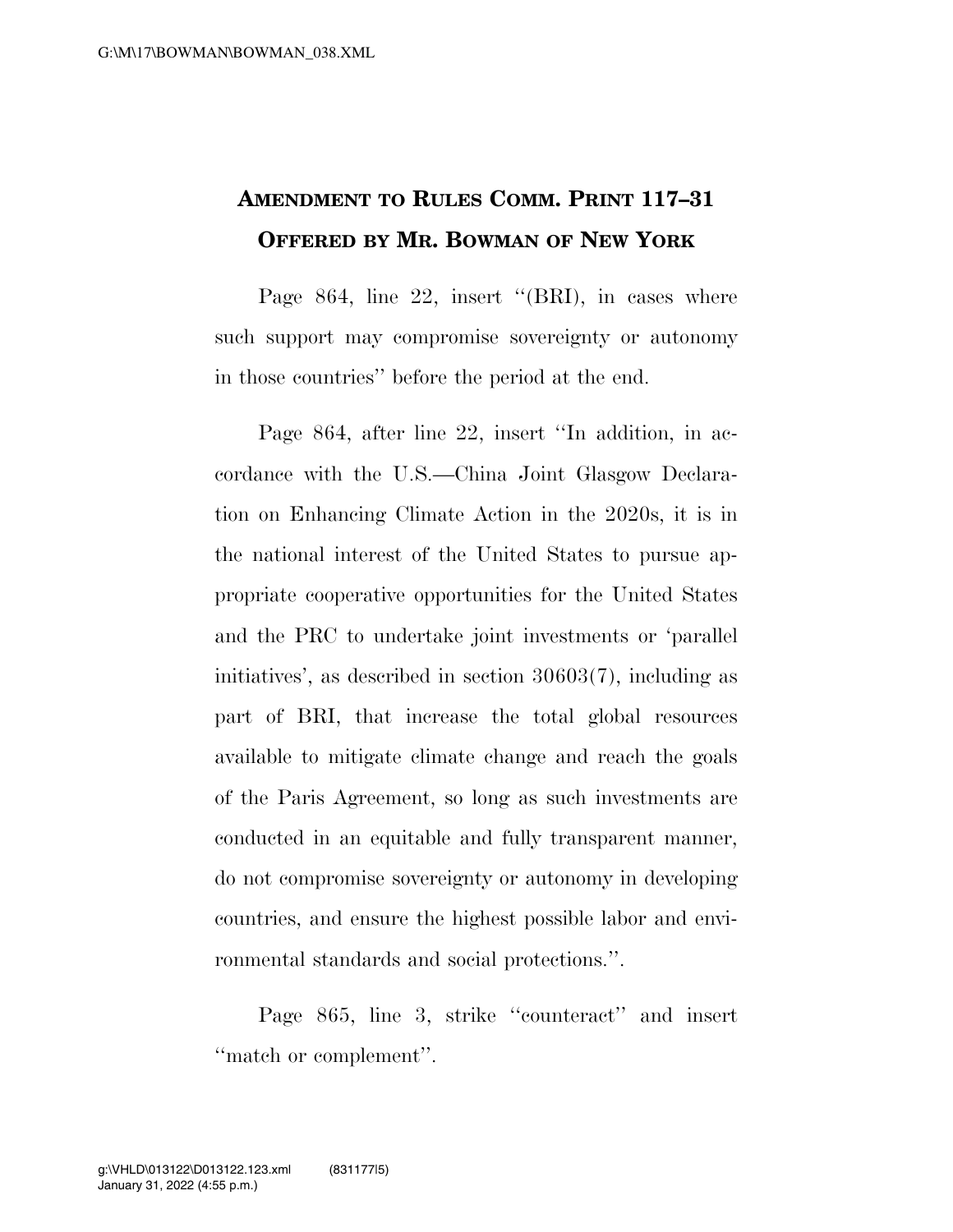Page 865, beginning line 14, strike ''needs,'' and all that follows through the end of the subparagraph and insert "needs;".

Page 866, after line 5, insert the following:

1 (a) create a streamlined decision-making process, directed by the National Security Council, to also identify opportunities for coop- erative, multilateral investments, including with the PRC or Chinese companies, that increase the total global resources available to support the transition to clean energy, sustainable de- velopment, and climate resilience, along with appropriate terms for such investments that en- sure transparency, maintain sovereignty and autonomy in developing countries, and ensure the highest possible labor and environmental standards and social protections;

Page 866, line 10, insert '', as well as opportunities for multilateral cooperative investments with the PRC'' after ''finance''.

Page 870, line 11, strike ''private sector'' and all that follows through the end of the subsection and insert ''private sector, to support clean energy deployment and climate resilience in the energy sectors of developing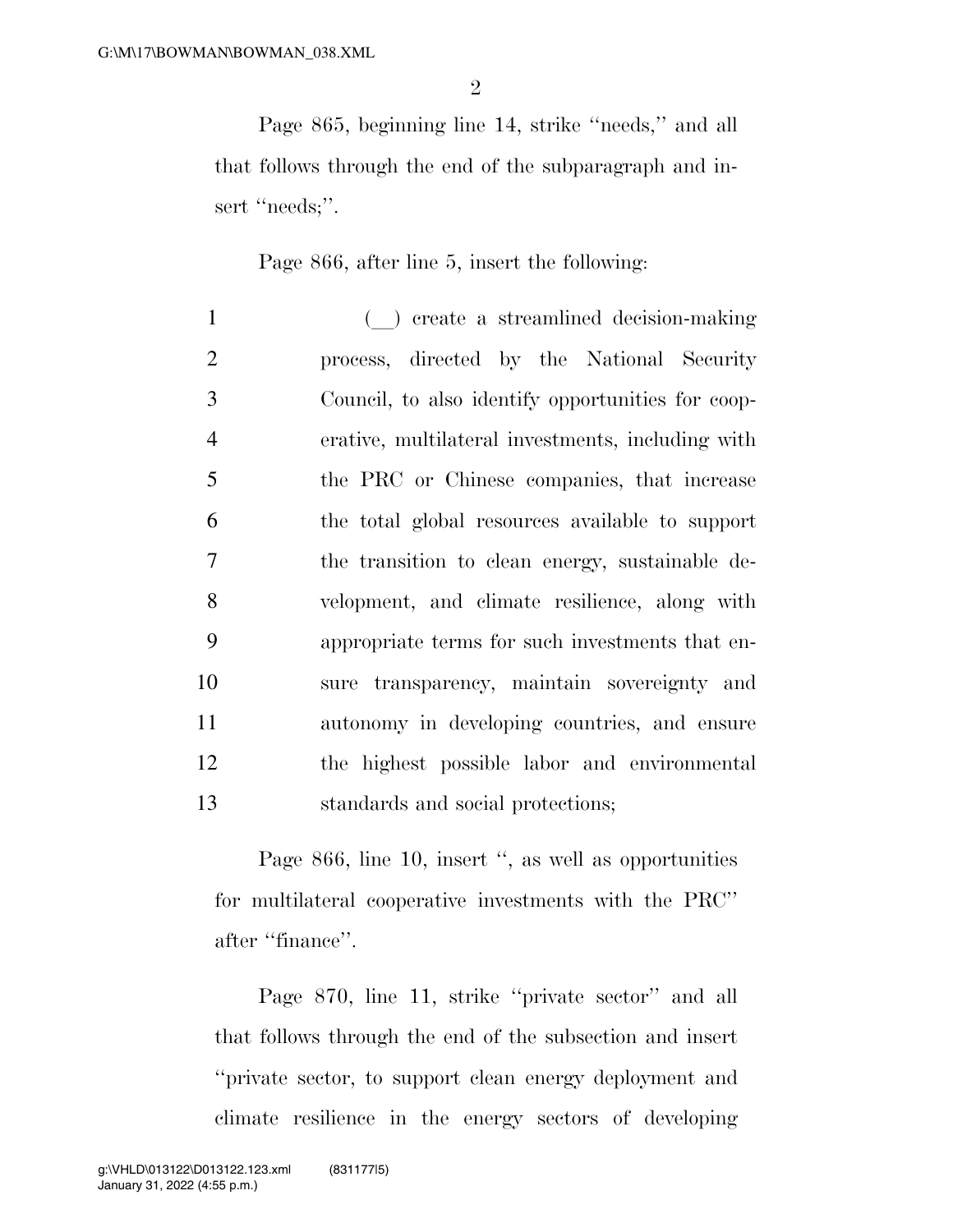countries, as part of contributing the United States fair share of global climate action, as described in section 30609(a), and to offer improved alternatives to PRC investments while also positively influencing the climate, labor, and community engagement standards of PRC investments.''.

Page 871, beginning line 5, strike ''power sector reforms'' and insert ''increasing democratic participation and accountability in energy systems''.

Page 871, line 7, strike ''advanced'' and insert "clean".

Page 871, line 12, strike ''advanced'' and insert "clean".

Page 871, line 19, strike ''advanced'' and insert "clean".

Page 871, line 22, strike ''advanced'' and insert "clean".

Page 872, line 9, strike ''advanced'' and insert "clean".

Page 872, line 16, strike "; and" and insert a semicolon.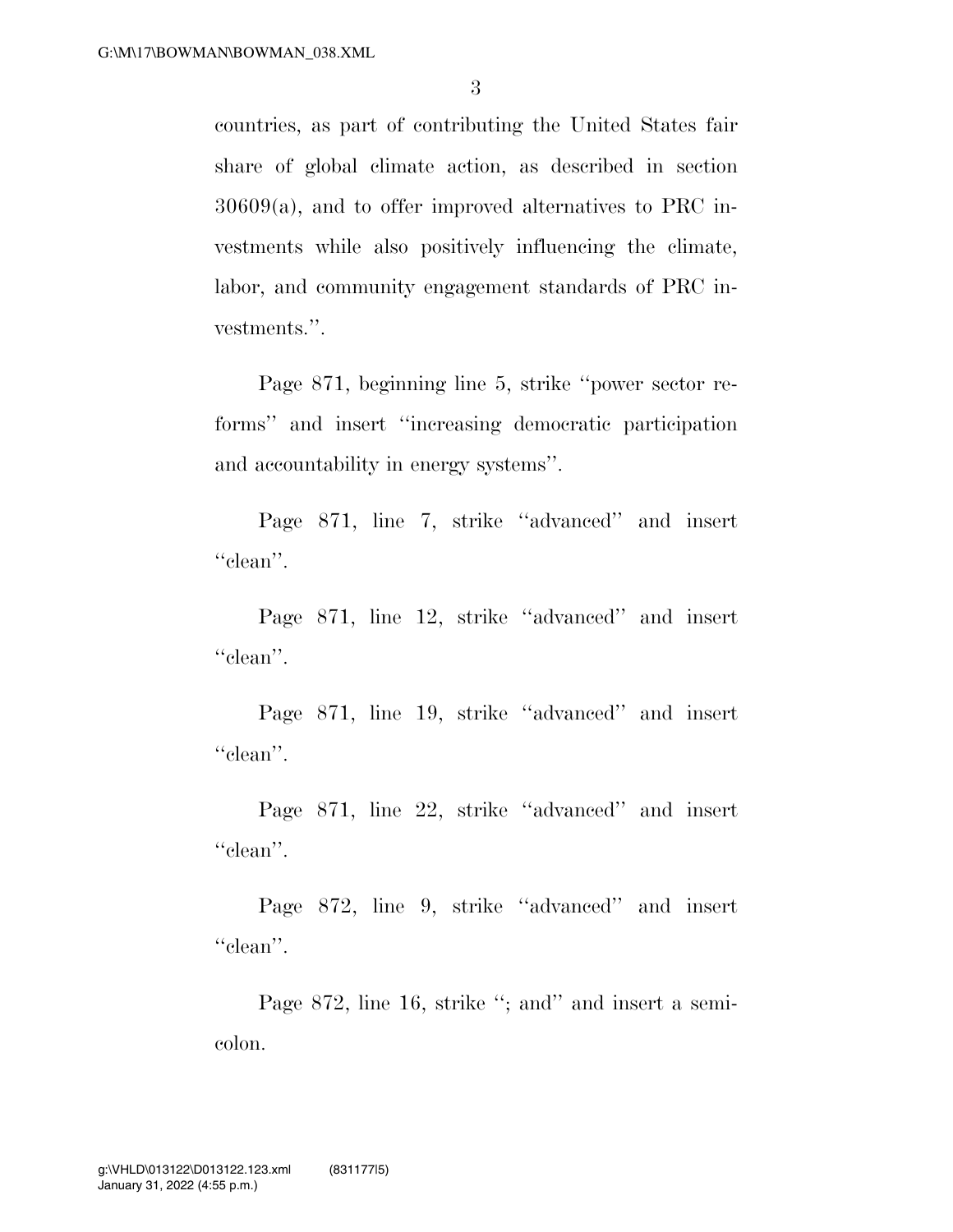Page 872, line 17, strike the period at the end and insert "; and".

Page 872, after line 17, insert the following:

<sup>1</sup> (l) contribute to Paris Agreement mitigation 2 goals by expanding renewable energy generation and 3 phasing out fossil fuel extraction and consumption.

Page 1052, beginning line 23, strike ''diesel, heavy fuel oil, other petroleum products, and coal'' and insert ''fossil fuels''.

Page 1053, line 23, insert "clean" before "alternatives''.

Page 1054, beginning line 6, amend subparagraph (F) to read as follows:

4 (F) to increase democratic participation 5 and accountability in energy systems; and

Page 1055, beginning line 16, strike ''minimal regulatory interference'' and insert ''appropriate regulations''.

Page 1056, beginning line 20, strike ''and break down any market or regulatory barriers''.

Page 1076, line 15, insert ", including with cooperative efforts to improve the labor and environmental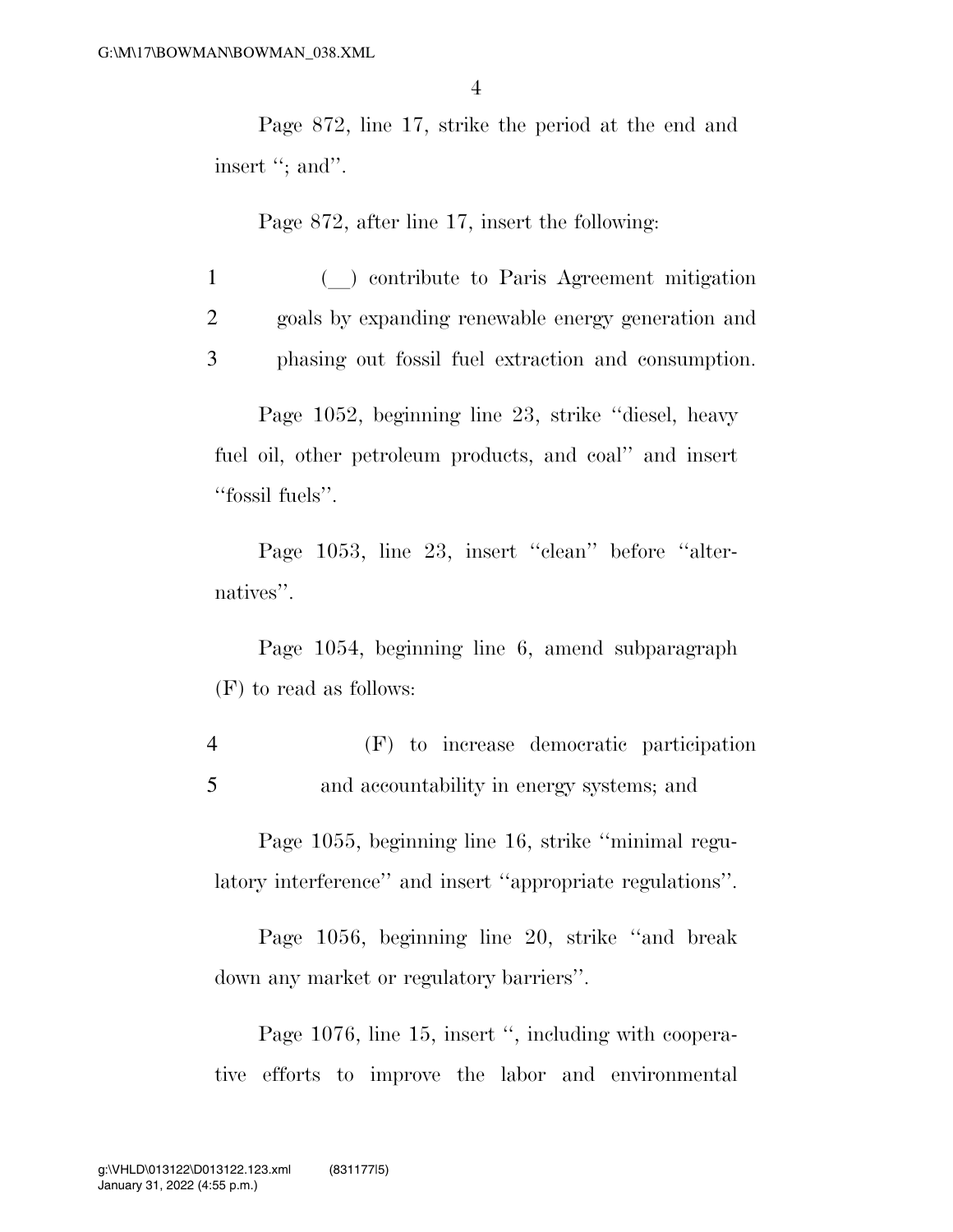standards and social protections of BRI'' before the period at the end.

Page 1079, line 9, insert '', including with respect to opportunities for multilateral cooperative investments with the People's Republic of China," after "Paris Club".

Page 1079, line 9, strike ''standards'' and insert ''labor and environmental standards and social protections''.

Page 1079, line 11, insert ''that ensure transparency and maintain sovereignty and autonomy'' after ''countries''.

Page 1076, line 15, insert '', including with cooperative efforts to improve the labor and environmental standards and social protections of BRI'' before the period at the end.

Page 1107, beginning line 6, strike ''to support'' and all that follows through the end of the subsection and insert the following: ''to help African countries—''

| (1) achieve greater energy security and improve |
|-------------------------------------------------|
| domestic energy resource mobilization;          |

- 3 (2) lower their dependence on imported fuels;
- 4 (3) eliminate the use of fossil fuels for the gen-5 eration of electricity;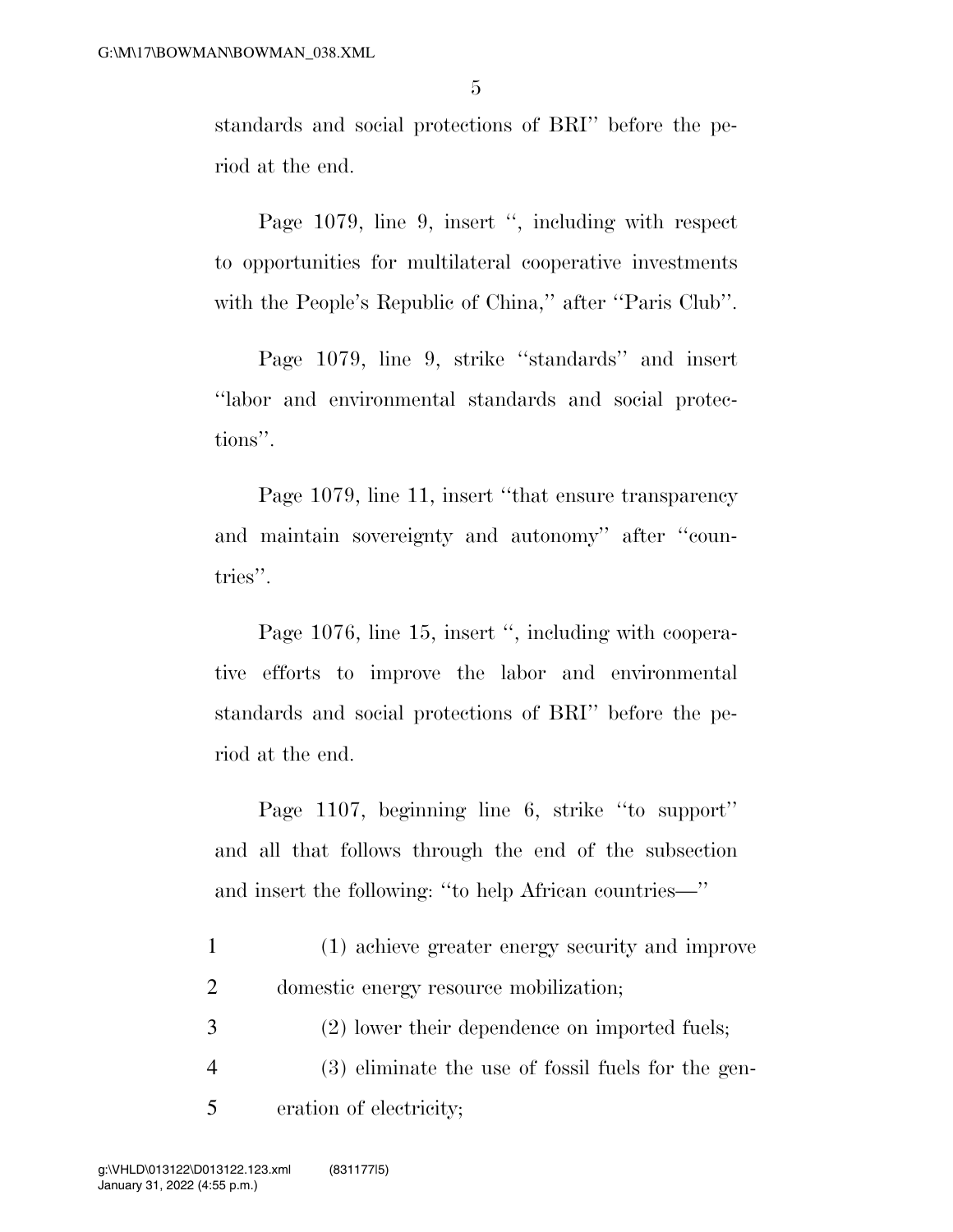6

1 (4) increase production of renewable energy; 2 and

3 (5) meet the greenhouse gas mitigation goals of 4 their national determined contributions to the Paris 5 Agreement.

Page 1108, after line 11, insert the following:

<sup>6</sup> (l) Distributed renewable energy is an essen-7 tial part of the solution to increasing energy access 8 and reducing energy poverty in Africa.

 (l) Fossil fuel-based solutions to energy access in Africa are self-defeating due to the severity of cli- mate impacts on sub-Saharan Africa in particular, which expanded fossil fuel extraction and use will ex-acerbate.

Page 1108, line 22, insert "clean" after "mix of".

Page 1108, line 23, insert ", including distributed renewable energy sources,'' before ''that align''.

Page 1109, beginning line 3, strike ''United States'' and all that follows through the end of the subsection and insert ''United States. Increased United States foreign assistance to and investment in sub-Saharan Africa, including support for African-driven programs such as the African Renewable Energy Initiative, should contribute to the goals of energy security, climate resilience,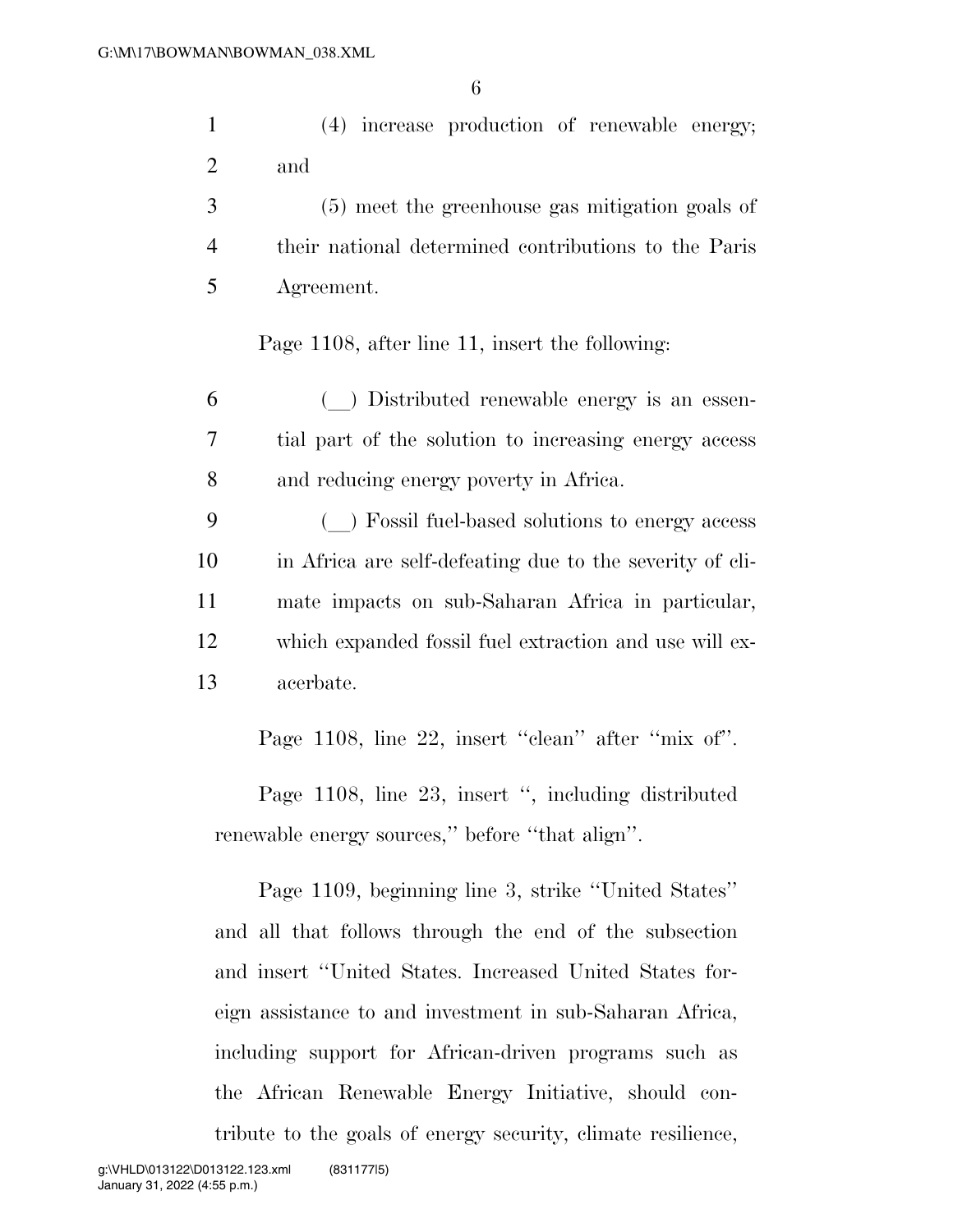and universal access to reliable, affordable, and sustainable power.''.

Page 1109, beginning line 8, strike subsection (d).

Page 1337, line 20, insert ''and stronger actions and commitments from developed countries'' before the comma at the end.

Page 1338, after line 7, insert the following:

1 (a) to successfully lead the world in limiting global warming to not more than 1.5 degrees Cel- sius, the United States must continue increasing its own climate ambition and commitments, including its 2030 nationally determined contribution and cli- mate assistance to developing countries, and imple- ment them with sufficient legislative and regulatory action, in acknowledgment of its status as the world's top historic emitter and in line with its fair share of global climate action, as described in section 30609(a);

12 (a) a priority of the the United States must be 13 working with other developed countries to similarly 14 increase climate change ambitions and commitments;

Page 1339, line 1, insert ''greatest'' after ''to the''.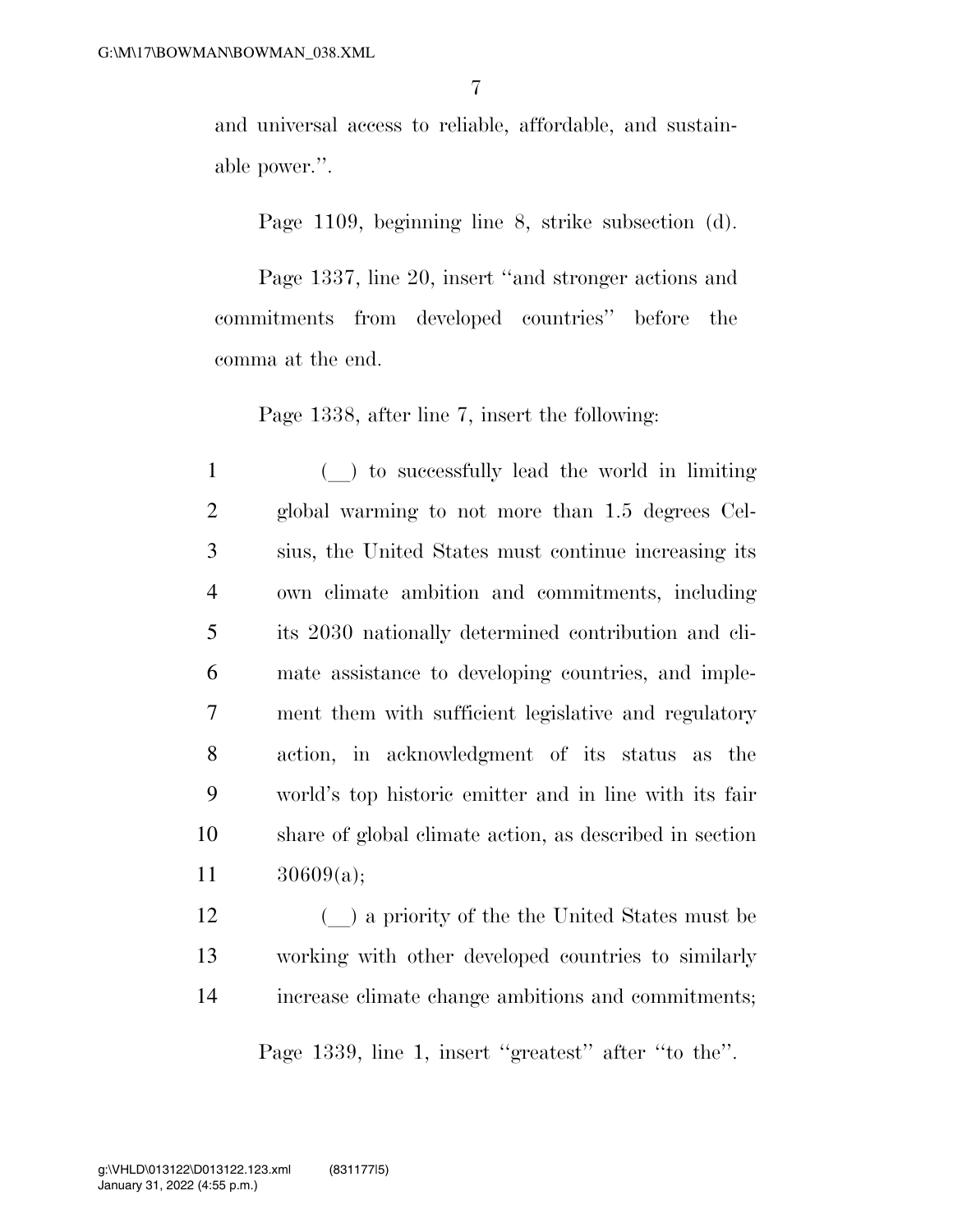Page 1339, line 4, insert ''building on the U.S.- China Joint Glasgow Declaration on Enhancing Climate Action in the 2020s,'' after ''emissions,''.

Page 1339, line 4, strike ''aspirations towards'' and insert ''the goal of''.

Page 1340, beginning line 4, strike ''coal power production'' and insert ''fossil fuel''.

Page 1340, line 14, strike ''power sector reform'' and insert ''democratic participation and accountability in energy systems''.

Page 1340, line 16, insert "labor, environmental, and community engagement'' before ''standards''.

Page 1340, line 17, insert ''broad-based,'' before ''low-emissions''.

Page 1341, line 2, insert ''and, as needed, share'' after ''protect''.

Page 1341, after line 6, insert the following:

1 (a) the United States should pursue joint ef- forts with the PRC to reform the World Trade Or- ganization and other international organizations to more equitably balance the needs and interests of all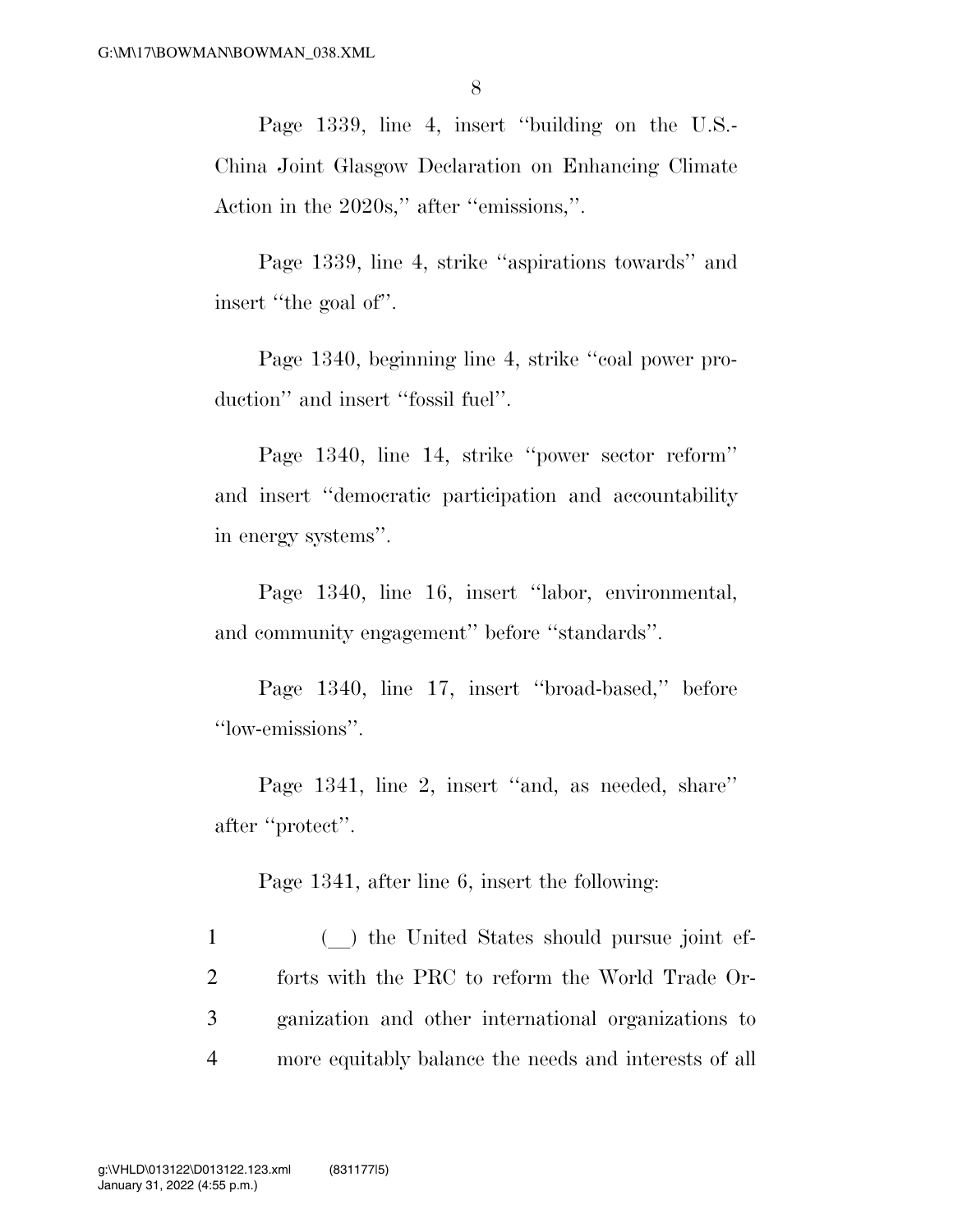1 countries with respect to climate change and other 2 global challenges;

Page 1341, line 17, insert "and, as needed, share" after ''protect''.

Page 1341, line 17, strike "rights".

Page 1342, beginning line 25, strike ''to projects''.

Page 1343, line 1, strike ''would otherwise be included within'' and insert ''will complement and contribute to raising the labor and environmental standards and social protections of''.

Page 1343, line 10, insert ", especially the realization of its fair share of global climate action, as described in section  $30609(a)$ " before the semicolon.

Page 1343, beginning line 14, strike clause (iv) and insert the following:

| 3 | (iv) will complement and contribute to      |
|---|---------------------------------------------|
| 4 | raising the labor and environmental stand-  |
| 5 | ards and social protections of the Belt and |
| 6 | Road Initiative; and                        |

Page 1356, beginning line 19, strike ''foreign countries'' and all that follows through the end of the subparagraph and insert ''all countries in contributing their